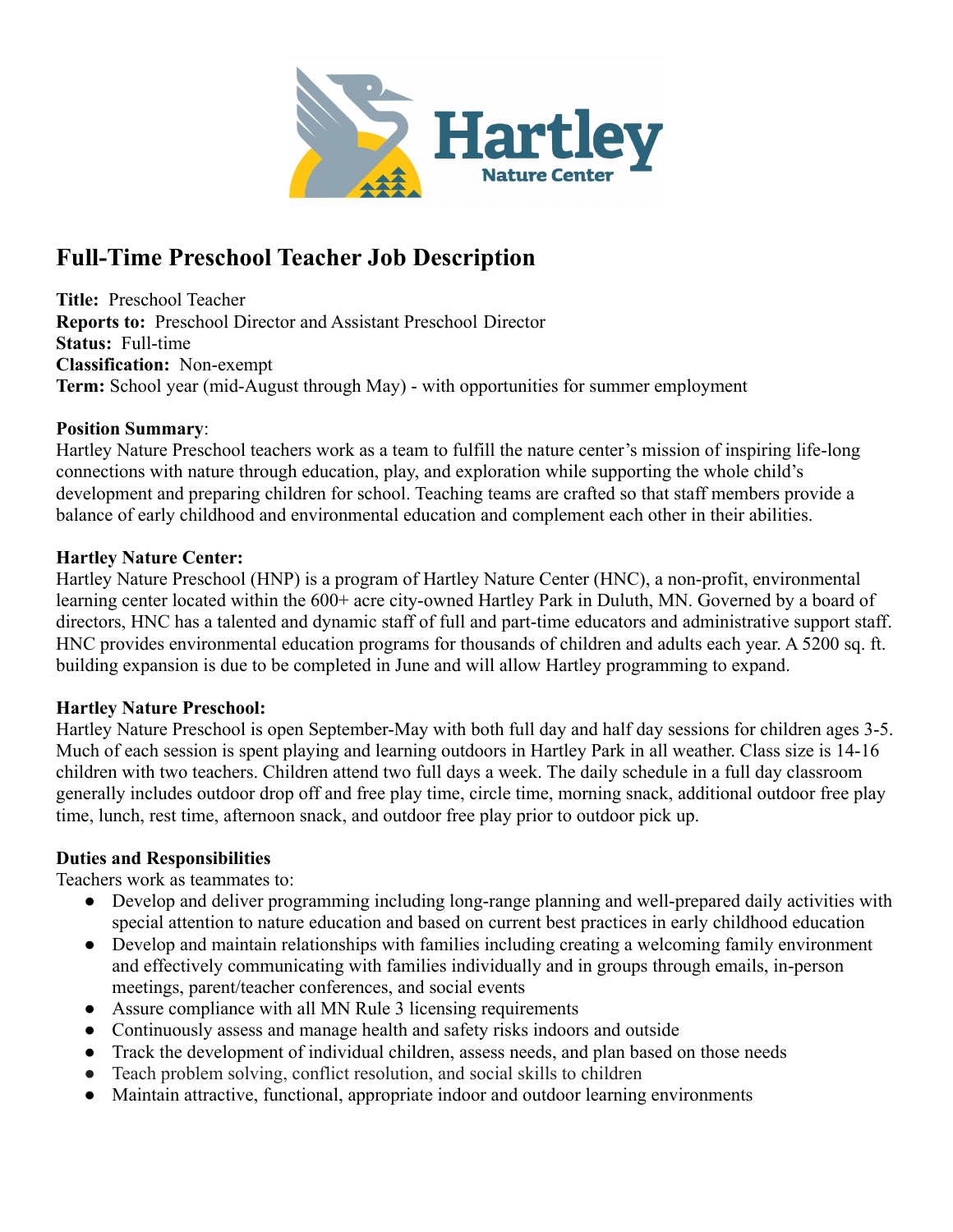Teachers individually:

- Welcome, supervise, and mentor other adults in the classroom including educational assistants, interns, practicum students, student teachers, Americorps members, visiting researchers and college students, and volunteers
- Play an active role in the operation of the preschool through weekly or bi-weekly planning and training meetings, events, and in-service training
- Develop, implement, and assist with preschool and nature center family and special events as needed, including on occasional evenings and weekends
- Commit to meeting all Parent Aware requirements for target rating level and to assisting with the Parent Aware rating process at the direction of the Preschool Director
- Take part in professional development opportunities as appropriate
- Other duties and tasks may be assigned as required. Supervisors can modify, change or add to the duties of this description at any time without notice

## **Preferred Skills:**

● Undergraduate degree and/or Master's Degree in related field

# **Essential Qualifications and Requirements:**

- Qualifies as a [lead teacher](https://www.revisor.mn.gov/rules/9503.0032/) or [assistant teacher](https://www.revisor.mn.gov/rules/9503.0033/) as per MN Rule 3
- Experience teaching preschool-aged children
- Experience or education in environmental education or commitment to learning about early childhood environmental education
- Proficient in using Google, including Gmail, Google Docs, and Google Drive
- Current certification in Pediatric First Aid and CPR, or willingness to pursue certification
- Must be up to date with COVID-19 vaccination, including booster doses. Proof of vaccination required.
- Must pass and maintain all required background checks

## **Essential Skills & Abilities:**

- Ensure the needs of all children are met indoors and outdoors in all seasons
- Ability to communicate and collaborate with families, teaching partners, and the larger Hartley team
- Ability to work independently and to manage time effectively
- Regular attendance, reliability, and punctuality
- Demonstrate a positive and flexible attitude towards co-workers, children, parents, and visitors
- Ability to use technology to communicate with families and staff and to document and communicate children's learning and development. HNP uses the Teaching Strategies Gold online assessment tool
- Solution-oriented mindset when faced with challenges
- Willingness to support a continuous effort to build and sustain a diverse and welcoming working and learning environment for all Hartley participants, staff, families, and visitors
- Participate in and/or provide support for seasonal special events, family, and public programs (which may occur on occasional evenings and weekends)

# **Work Environment and Physical Demands:**

- Active participation with children up to 8 hours per day indoors and outdoors, in all weather conditions, on difficult and varied terrain
- Must be able to occasionally lift up to 50 pounds

# **Hours and Benefits:**

- *Status***:** At-will, full-time, non-exempt
- *Term*: School year (mid-August through May) with opportunities for summer employment
- *Title and Compensation*: Job title based on qualifications and experience as per Rule 3 requirements for Lead and Assistant Teachers, \$15-17/hour.